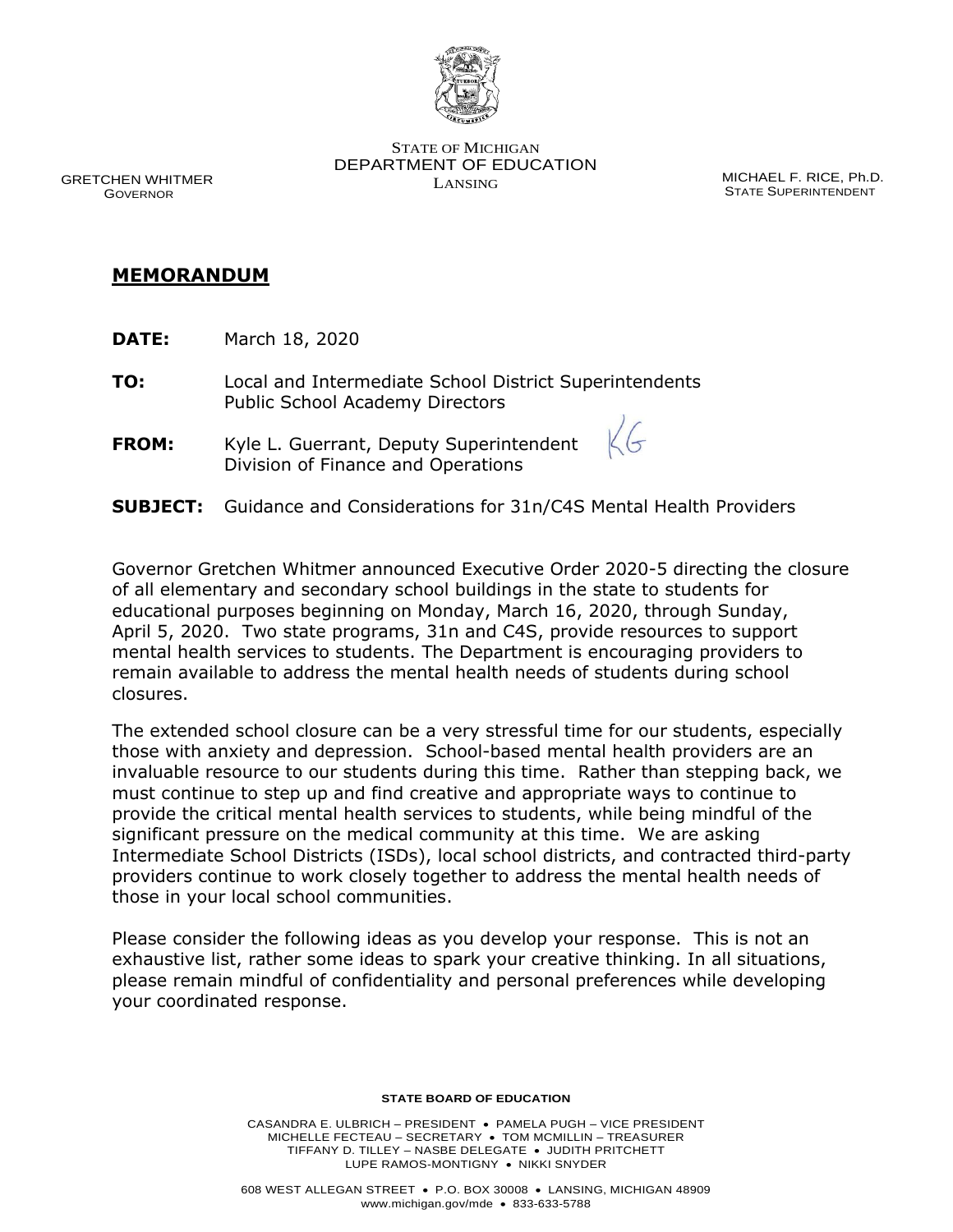Page 2 March 18, 2020

- [help/coronavirus-anxiety-helpful-resources](https://gcc01.safelinks.protection.outlook.com/?url=https%3A%2F%2Fadaa.org%2Ffinding-help%2Fcoronavirus-anxiety-helpful-resources&data=02%7C01%7CDixonJ5%40michigan.gov%7C55aab269a3254aad568508d7ca890941%7Cd5fb7087377742ad966a892ef47225d1%7C0%7C0%7C637200562221888431&sdata=ab04gtgDkbj3CdoSQt%2B5looaxcqAgHR%2BKcegglrnApo%3D&reserved=0) • View available guidance and resources here: [https://adaa.org/finding-](https://gcc01.safelinks.protection.outlook.com/?url=https%3A%2F%2Fadaa.org%2Ffinding-help%2Fcoronavirus-anxiety-helpful-resources&data=02%7C01%7CDixonJ5%40michigan.gov%7C55aab269a3254aad568508d7ca890941%7Cd5fb7087377742ad966a892ef47225d1%7C0%7C0%7C637200562221888431&sdata=ab04gtgDkbj3CdoSQt%2B5looaxcqAgHR%2BKcegglrnApo%3D&reserved=0)
- • Consult with and follow the guidance of your administrative team regarding availability and location of mental health service provisions during this time of school closure.
- • Where possible, make plans with current clients for the best way to continue to meet their mental health needs during the school closure.
- • In consultation with your administrative team, determine your availability for about crisis services will be communicated clearly, consistently, and often. mental health crisis calls and check-ins. Together, determine how information
- • Promote the use of 2-1-1 for connection to local mental health resources or 9-1-1 for emergencies.
- • Use school phone lines or set up a local hotline number for those in crisis to use. Purchase dedicated school-owned cell phones that can be used for student check-ins. This is considered an allowable expense with 31n(6) funds.
- • Create a special email address or social media option where students can reach a caring and trusted adult who will respond during this time. This is considered an allowable expense with 31n(6) funds.
- • Consider using school websites to host helpful mental health information and resources for students and their families.
- • Consider having teachers reach out to families and students in their classes to reassure them of services available. Teachers then can bring concerns to the 31n/C4S providers for follow up.
- • Remember to use already established automated phone or text message systems where possible. Many families may already have chosen their communication method of preference.
- Tele-health sessions are a permissible option.

 • Tele-health sessions are a permissible option. As the situation evolves, additional guidance may be forthcoming. We appreciate connected to your partners at the Michigan Department of Education (MDE) and Michigan Department of Health and Human Services (MDHHS). We want to help you your efforts to support students during this difficult time. Please continue to stay determine the best way possible to meet the mental health needs of your students. Please contact any of the following for additional information:

Scott Hutchins, MDE [\(HutchinsS1@michigan.gov\)](mailto:HutchinsS1@michigan.gov) or 517-241-7099 Diane Golzynski, MDE [\(GolzynskiD@michigan.gov\)](mailto:GolzynskiD@michigan.gov) or 517-241-5362 Chris Robinson, MDHHS [\(RobinsonC15@michigan.gov\)](mailto:RobinsonC15@michigan.gov) or 517-335-9230 Lauren Kazee, MDHHS [\(KazeeL@michigan.gov\)](mailto:KazeeL@michigan.gov) or 248-765-6610

 MDE has divided ISDs among our consultants in an effort to assist everyone with a help address your questions. direct contact. That list is below. You are encouraged to call anyone on the list to

I appreciate your continued work to support the mental health needs of your students.

cc: Michigan Education Alliance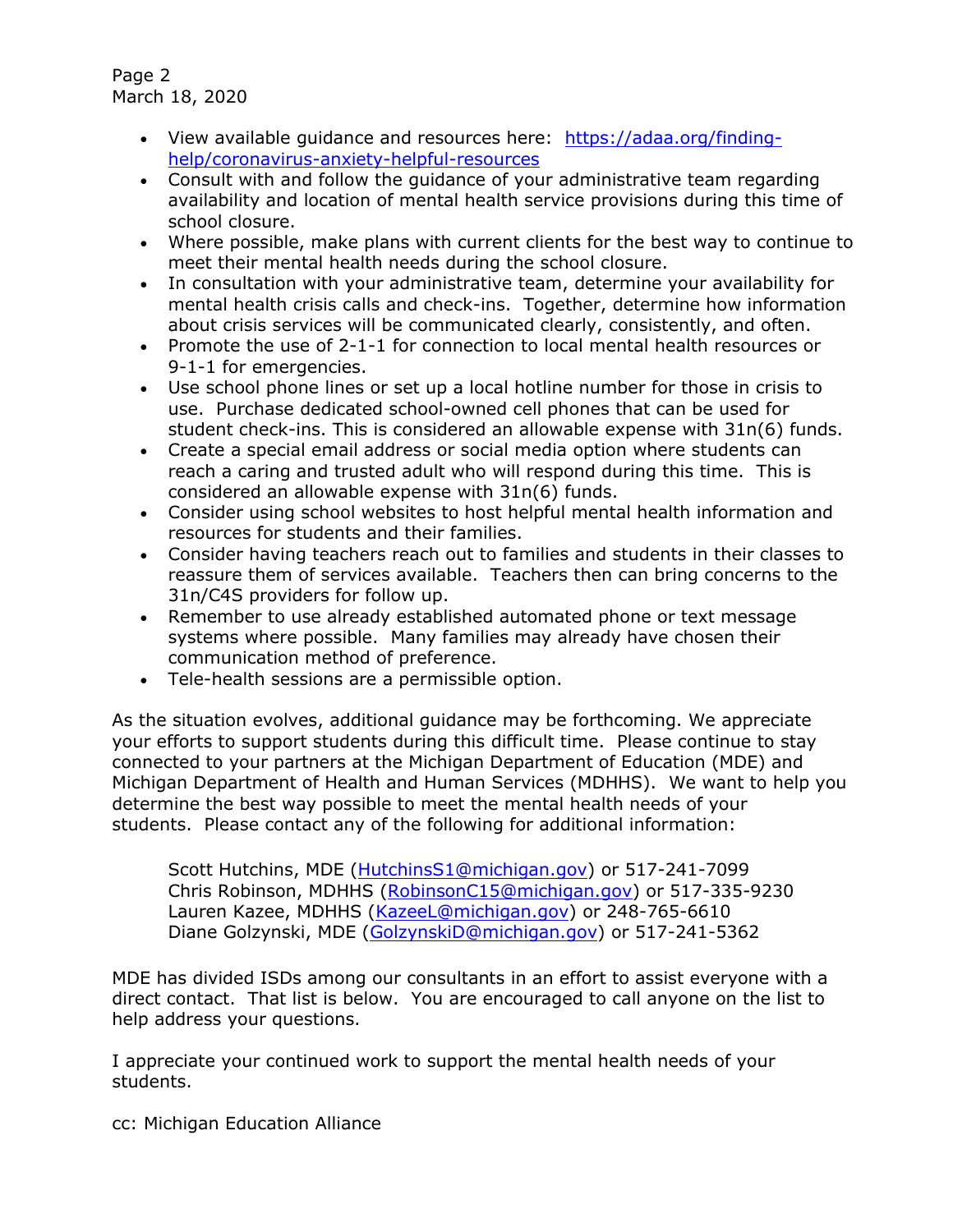# **Scott Hutchins**  [HutchinsS1@michigan.gov](mailto:HutchinsS1@michigan.gov)  **517-241-7099 office number 517-257-8294 cell number**  Alpena-Montmorency-Alcona ESD Berrien RESA Branch ISD Calhoun ISD Lewis Cass ISD Charlevoix-Emmet ISD Cheboygan-Otsego-Presque Isle ESD Clare-Gladwin RESD Traverse Bay Area ISD Hillsdale ISD Iosco RESA Jackson ISD Kalamazoo RESA West Shore ESD Mecosta-Osceola ISD Montcalm Area ISD Muskegon Area ISD Newaygo County RESA

Crawford-Oscoda-Ogemaw-Roscommon ISD

Van Buren ISD

Wayne RESA

### **Chris Robinson**

[RobinsonC15@michigan.gov](mailto:RobinsonC15@michigan.gov)  **517-335-9230 office number** 

**517-388-9342 cell number** 

Allegan Area ESA

#### Barry ISD

Bay-Arenac ISD Clinton County RESA Eaton RESA Genesee ISD Gratiot-Isabella RESD Huron ISD Ingham ISD Ionia County ISD Kent ISD Lapeer ISD Livingston ESA Midland County ESA Oakland Schools Ottawa Area ISD